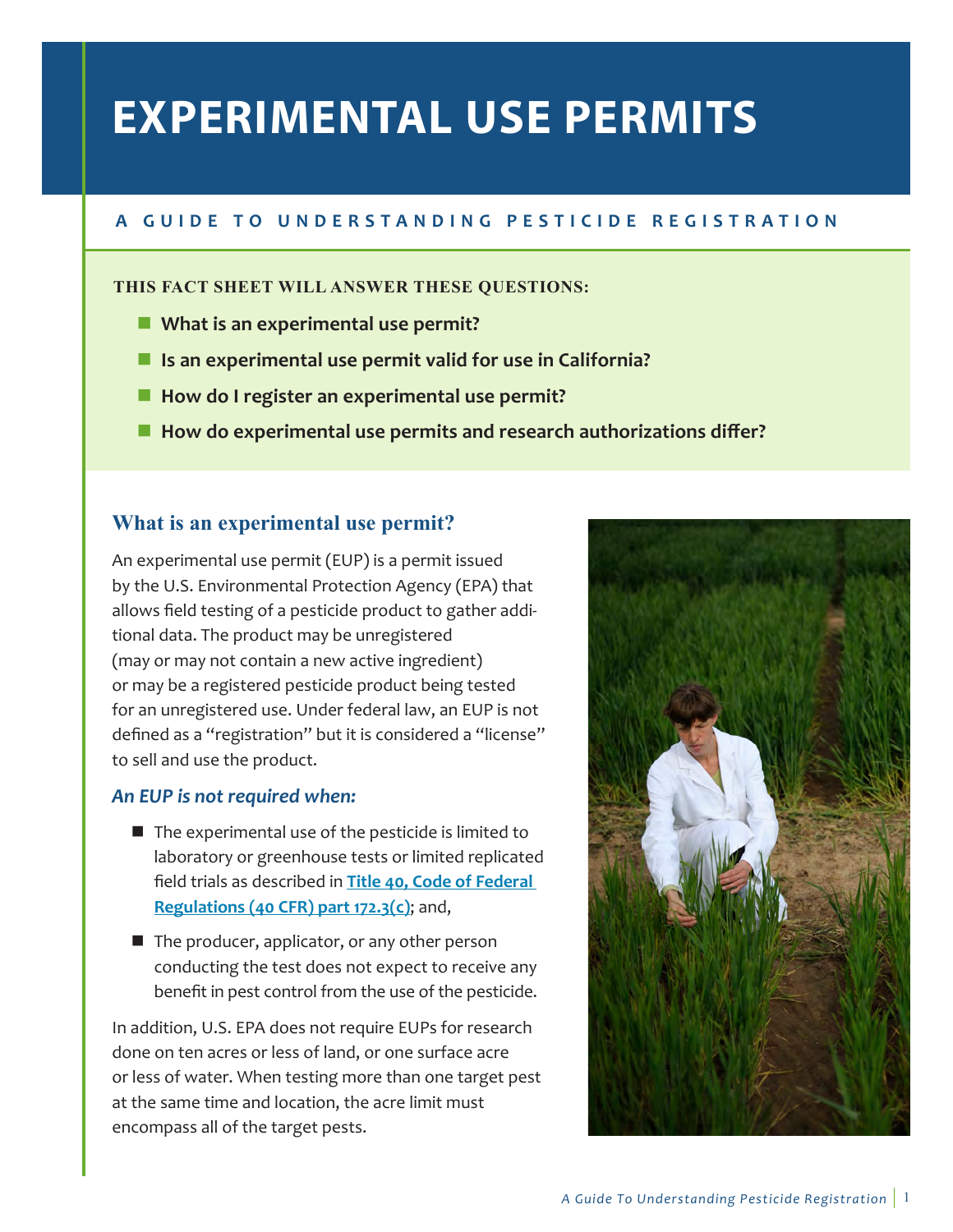# **EXPERIMENTAL USE PERMITS**

Although U.S. EPA authorizes states to issue EUPs under their own programs, the Department of Pesticide Regulation (DPR) does not do so. Instead, DPR requires a research authorization (RA) for any experimental, unregistered use of a pesticide in California, regardless of the size of the test area. The only exception to this requirement is when a federal EUP is required by U.S. EPA. Then, researchers may opt to register the federal EUP in California on a conditional basis instead of applying for an RA. See DPR's handout, *[Research Authorizations](http://www.cdpr.ca.gov/docs/registration/guides/research_authorizations.pdf).*

## *TIME FRAMES*

EUPs are effective for a period specified by U.S. EPA, normally one year, depending upon the crop or site to be tested and the requirements of the testing program. Permits may be renewed, extended, or amended upon request and approval.

## *USE RESTRICTIONS*

EUPs are issued for test areas greater than ten acres for terrestrial use and one surface acre of water for aquatic use.

For aquatic use, waters which are involved in or affected by the EUP testing are not to be used for irrigation, drinking water, or body-contact recreational activities. Testing cannot be conducted in waters that contain or affect fish, shellfish, plants, or animals taken for recreational or commercial purposes and used for food or feed unless an appropriate tolerance or exemption from a tolerance has been established. This is also true for animal treatment tests.

Pesticides used under an EUP may not be sold or distributed other than to research participants and, if sold or distributed through participants, may be used only at an application site of a cooperator and in accordance with the terms and conditions of the EUP. In addition, uses performed under an EUP cannot be advertised.

## *TOLERANCE REQUIREMENTS*

If use of the product is on a food or feed crop (including animal treatments) and no tolerance has been established, U.S. EPA may establish a temporary residue tolerance or exemption from tolerance before issuing the EUP. If there is no tolerance or temporary tolerance (or exemption from tolerance), the food or feed derived from the experimental program must be destroyed or fed only to experimental animals.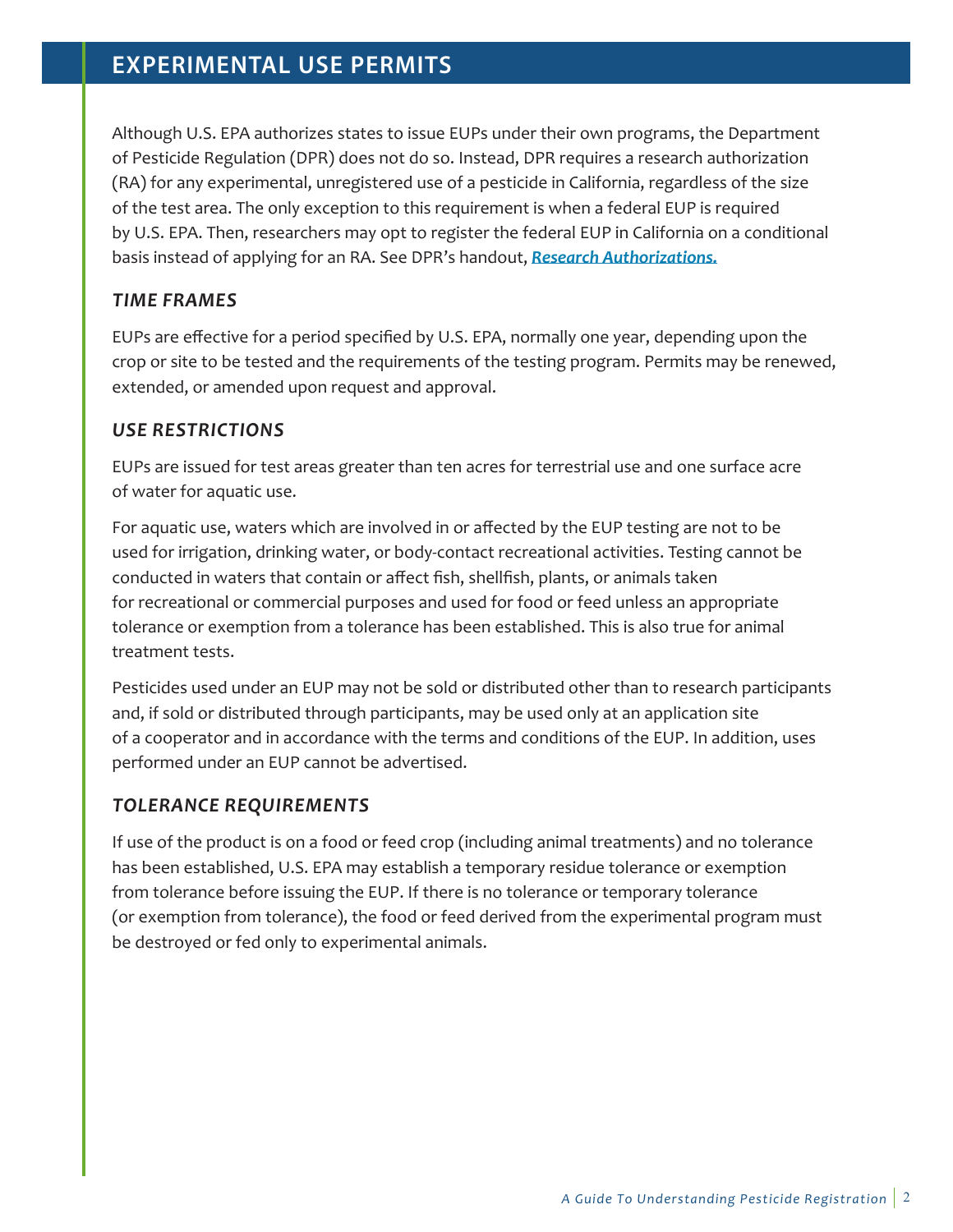# **EXPERIMENTAL USE PERMITS**

## **Is an EUP valid for use in California?**

DPR does not issue state EUPs. To use a federal EUP in California, the registrant must either obtain from DPR a conditional registration of the federal EUP or use the EUP under a California RA. California's registration of the EUP is conditional in terms of the parameters and restrictions of the EUP, such as the amount of active ingredient to be used, acres to be treated, and expiration date. For information on using an EUP under an RA, please see DPR's handout, *[Research Authorizations](http://www.cdpr.ca.gov/docs/registration/guides/research_authorizations.pdf)*.

# **How do I register an EUP?**

Only the pesticide registrant may apply for an EUP. If a registrant does not apply for use of the product in California under an RA, it must conditionally register the EUP with DPR.

## *Required items:*

- **[DPR-REG-030](http://cdpr.ca.gov/docs/registration/regforms/newappl/appmenu.htm)**, *Application for Pesticide Registration*.
- $\blacksquare$  \$1,150 application fee.
- Method of analysis and analytical sample if the product contains a new active ingredient.
- A copy of the U.S. EPA-approved EUP label and accompanying letter if product was not submitted to U.S. EPA concurrently.
- A copy of the temporary tolerance approval letter, if applicable.
- All data required by U.S. EPA for an EUP pursuant to **[40 CFR part 158](http://www.ecfr.gov/cgi-bin/text-idx?SID=9cfe014acbabfa94923cc89ad20ce77d&mc=true&node=pt40.24.158&rgn=div5)**.
- All other information required for federal approval, including the proposed experimental program.

#### **Important To Note**

- **EUPs may be submitted** concurrently to DPR and to U.S. EPA for review.
- U.S. EPA requires applicants to submit the EUP package in a specific format, which differs from the typical format required for standard pesticide product registrations. The required information is divided into seven different sections (A-G). See EPA Form 8570-17, Application for Experimental Use Permit to Ship and Use a Pesticide for Experimental Purposes Only for further details. This form can also be found on U.S. EPA's Web site at http://www2.epa.gov/pesticideregistration/pesticide-registrationmanual-blank-forms.